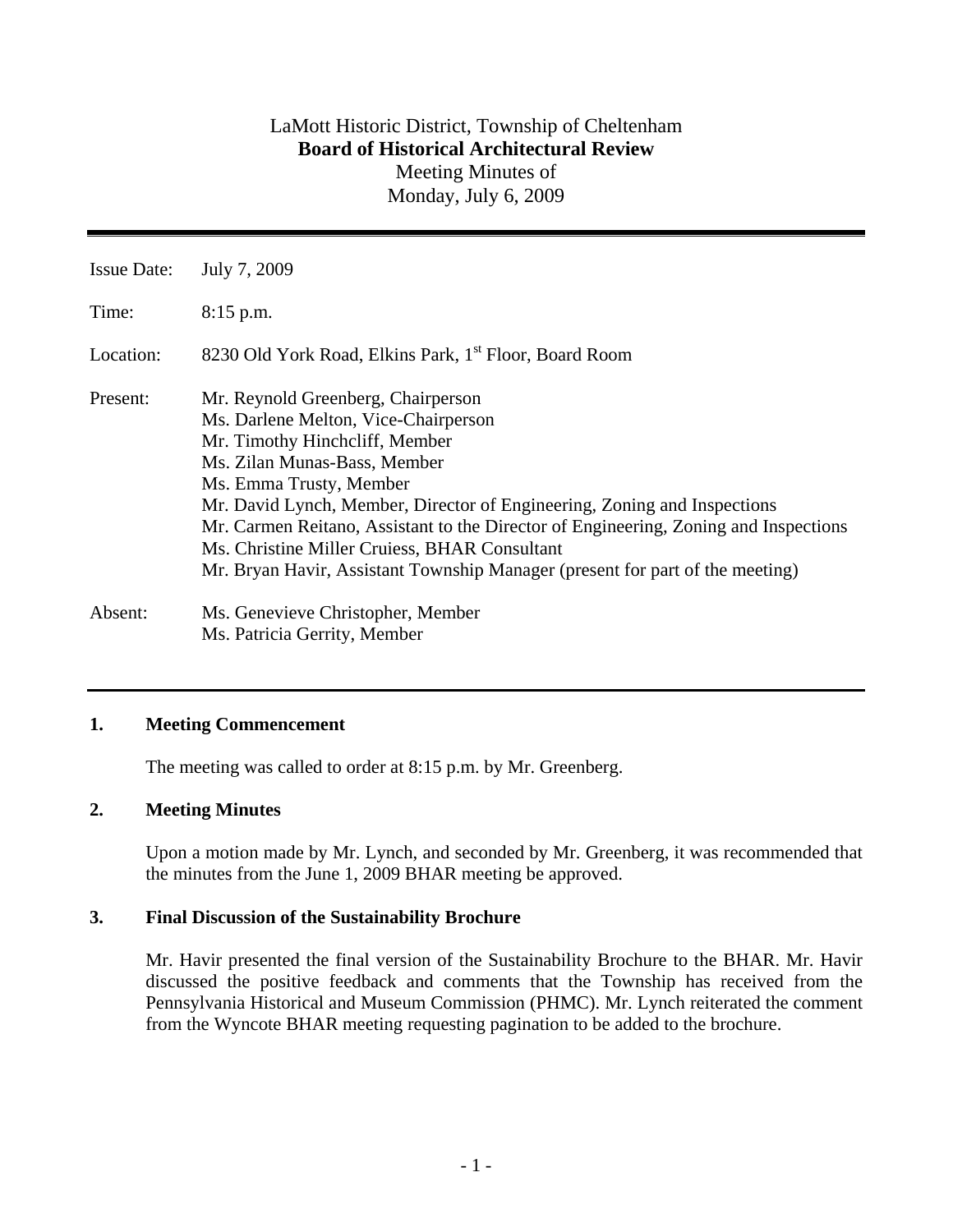# **4. Application L-848 Ms. Debra Oliver 1635 W. Cheltenham Avenue LaMott, PA 19027**

This application is for the construction of a new wood deck, measuring 9.5 feet by 15.5 feet, to replace an existing deck on the back elevation of the dwelling.

Mr. Reitano discussed the history of the property, stating that the previous owner had a deck in place, but it was destroyed when a vehicle hit it. In order to reinstall the deck, the applicant needs approval from both the Zoning Board and from the BHAR. Ms. Melton asked if the porch would have the same dimensions as the neighbor's deck, and Ms. Oliver responded that she assumed it would.

Upon a motion made by Mr. Lynch and seconded by Mr. Greenberg, the BHAR recommended to the Public Works Committee that it recommend to the Board of Commissioners that a Certificate of Appropriateness (COA) be issued for Application L-848 as presented.

# **5. Application L-849 Mr. McArthur Smith 7322 School Lane**

The applicant stated that the application included the removal of an existing asphalt-shingle roof and replacing it with new CertainTeed "Landmark – Woodscape Designer Shingles" in the color Burnt Sienna.

Upon a motion made by Mr. Hinchcliff and seconded by Mr. Lynch, the BHAR recommended to the Public Works Committee that it recommend to the Board of Commissioners that a COA be issued for Application L-849 as presented.

# **6. Application L-850 Ovida Murray**

# **1811 Willow Avenue**

Mr. Reitano presented the application and the architectural drawings provided by the applicant. The proposed addition was noted as a two-story, cross-gabled structure. The applicant noted that she had purchased the property through a sheriff's sale, and did not realize that it was located within the LaMott Historic District. Work began without a building permit and without BHAR approval. At the time of application, the one-story addition had been demolished and the two-story addition was framed.

The applicant is seeking a COA for the following:

- a. Demolish the rear one-story addition.
- b. Construct a new two-story addition within the existing footprint.
- c. Install aluminum siding on the exterior of the addition to match the siding on the rest of the house.
- d. Install double-hung windows to match the windows on the main house.
- e. Discussion of work commenced without a COA, demolition and/or building permit within the Historical District.